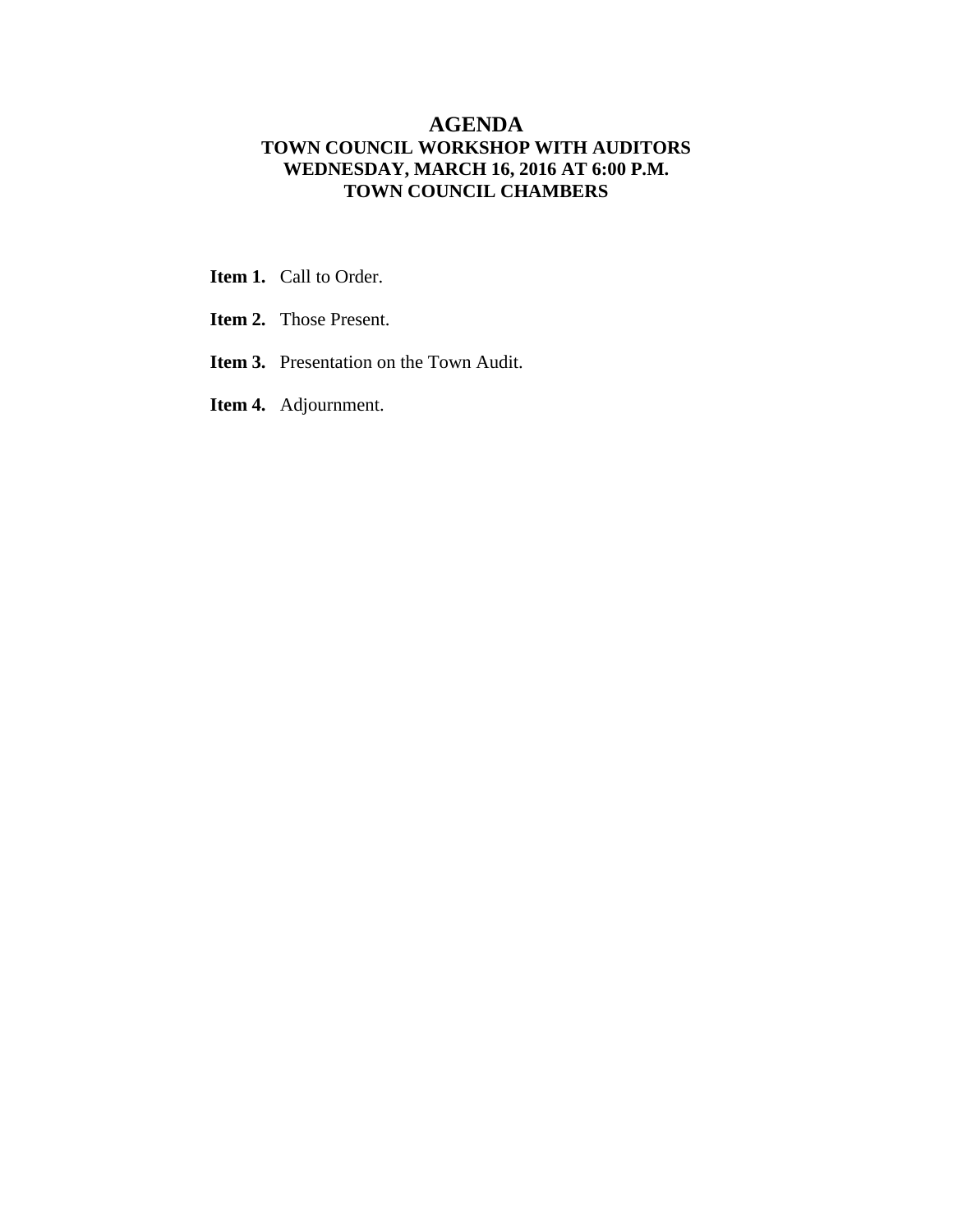# **Town of Scarborough**

#### **Financial Statement Presentation June 30, 2015**

**1**

Presented by: Christian Smith, CPA, CFE **Principal** 

Macpage LLC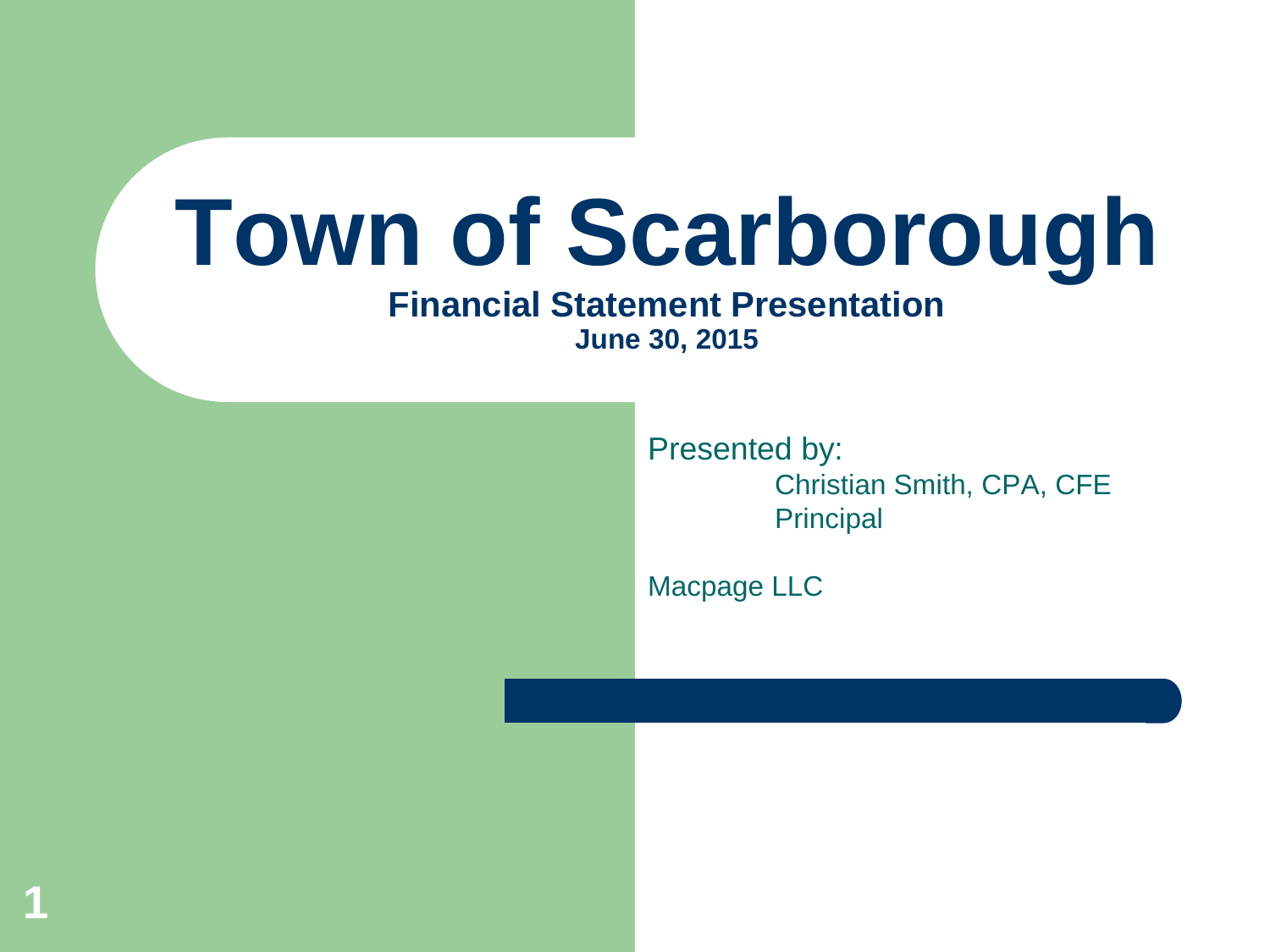# **Relationship With The Auditors**

- Independent auditors work for the Council/Board.
- Auditors work with management to perform the audit.
- Auditors express an opinion on the financial statements that are the responsibility of management.
- The auditors' opinion is an "unmodified opinion", this is a clean opinion, the financial statements are fairly stated and have been presented in accordance with Generally Accepted Accounting Principles (GAAP)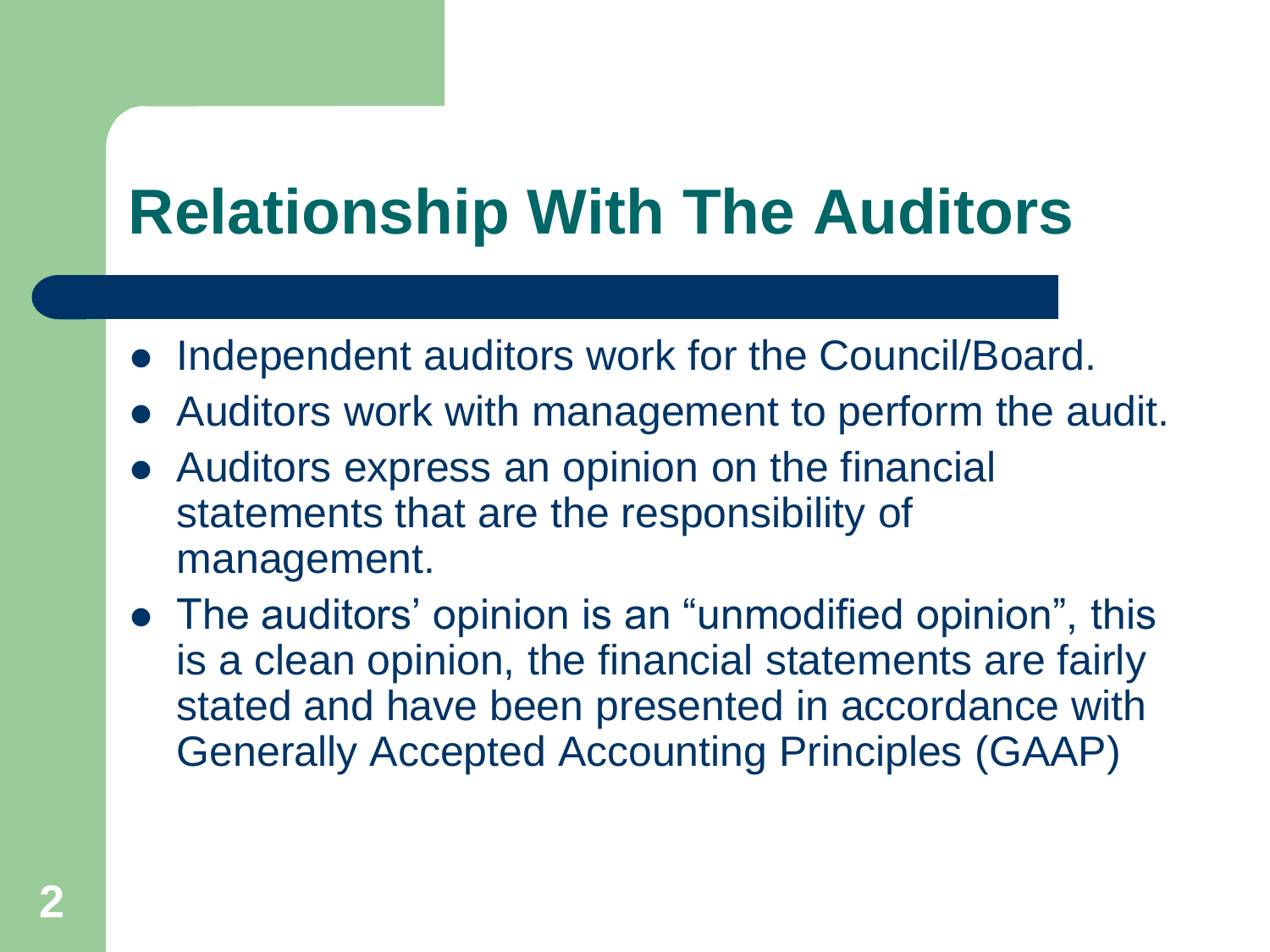### **Reports Issued**

- SAS 114 Letter
- Management letters Town and School Department
- Financial reports Town and School Department
- Single audit report and data collection form
	- HIDTA grant, no findings
- State of Maine Department of Audit Procedural Form
- Reconciliation of MEDMS upload to financial report
- Compliance with the Maine School Finance Act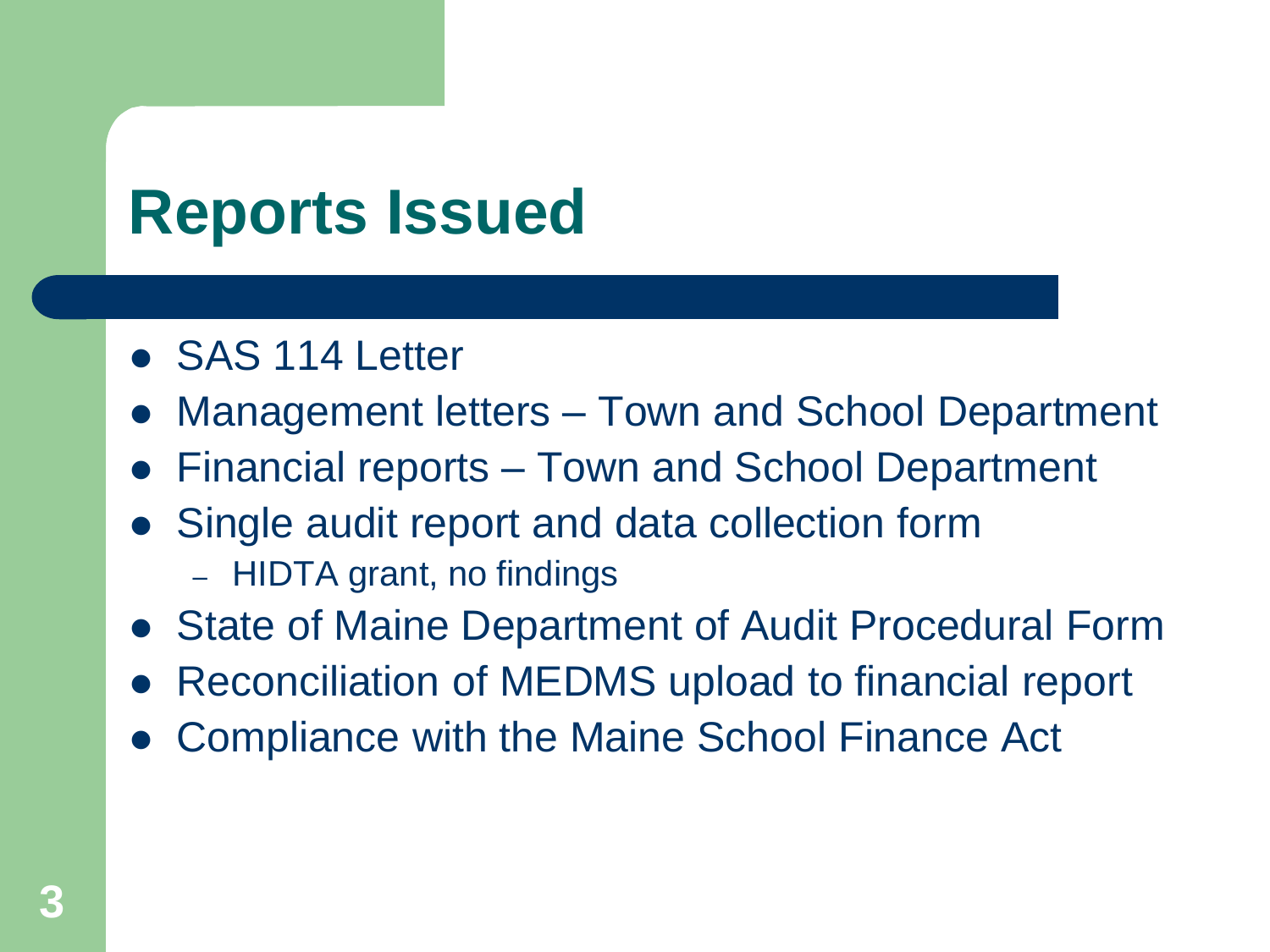### **Management Letter Comments - Town**

- There are three levels of severity
- The highest level is a material weakness
- The next highest level is a significant deficiency
- The lowest level is a control deficiency or could be referred to as a best practice recommendation
- Auditors must evaluate each item and use judgment to determine the level of severity
- The Town has no comments.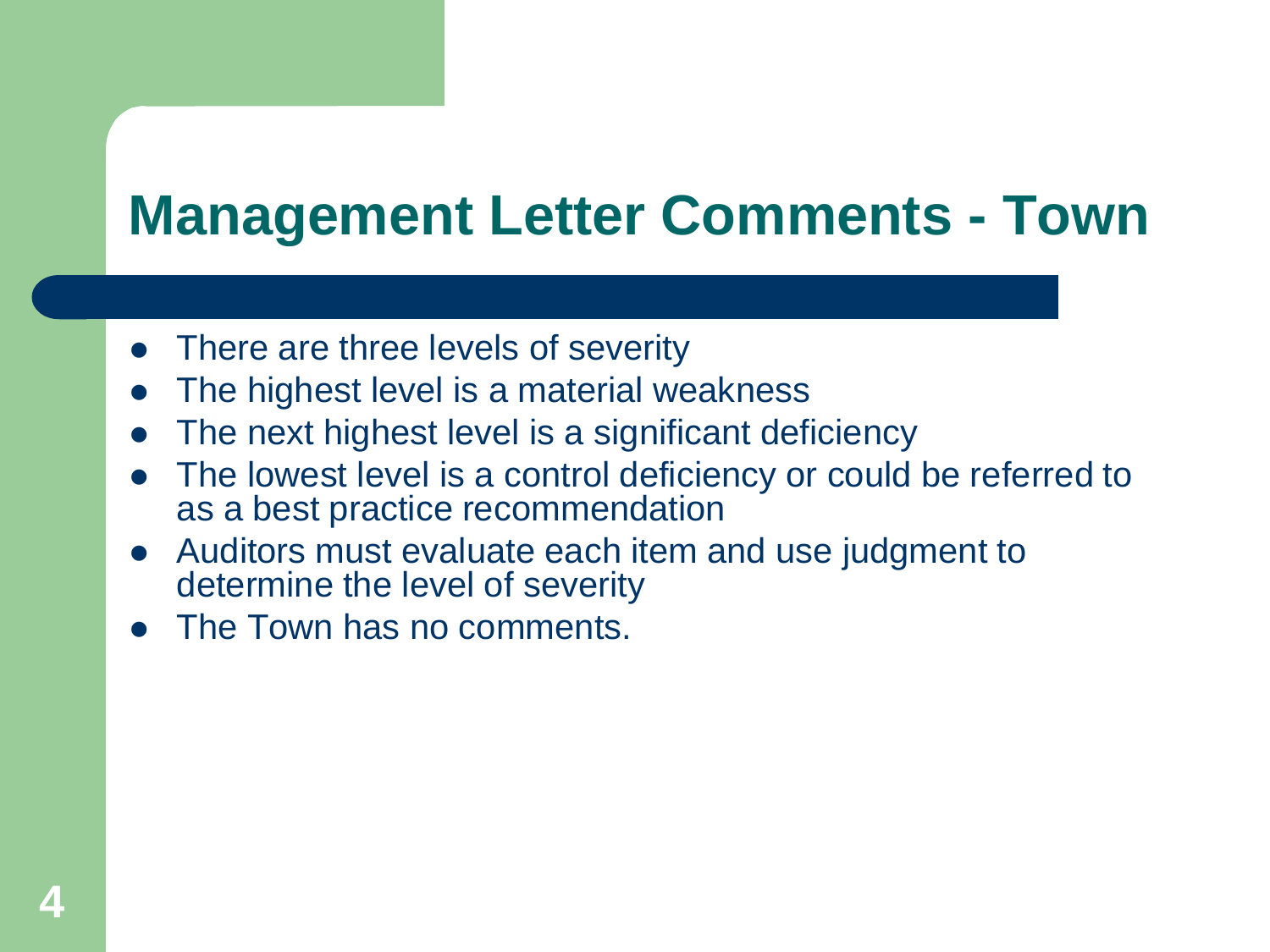### **Management Letter Comments – School Department**

- One best practices recommendation regarding
	- Cash Receipts School Nutrition Program not following policy requiring two initials to indicate dual verification of cash receipts and deposit.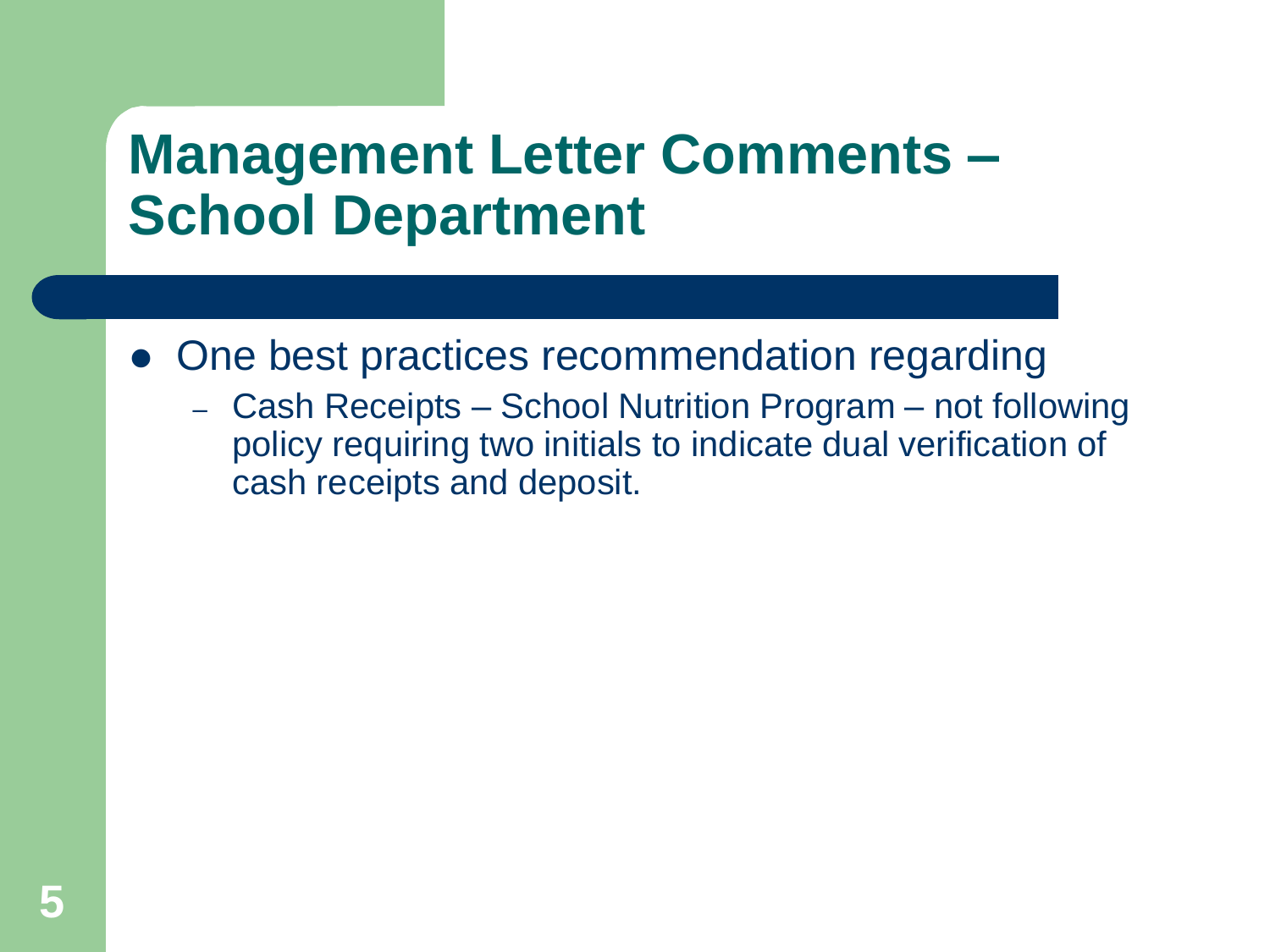### **Overview of the Financial Statements and How to Read Them – Town**

- Transmittal letter pages  $1-11 10$ <sup>th</sup> year of CAFR Program
- Auditors' Report page 17 19 unmodified opinion
- MD&A pages 23-35 provides the reader with a summary to have a basic understanding of how the Town is doing
- There are 3 basis, or levels of accounting
- Government Wide Financial Statements pages 39 and 40 full accrual basis
- Fund Financial Statements pages 41 and 42 Modified accrual basis
- Budgetary Basis page 44 Modified Cash basis
- Fiduciary funds pages 45 and 46 Modified accrual basis
- The footnotes and supporting schedules support the basic exhibits mentioned above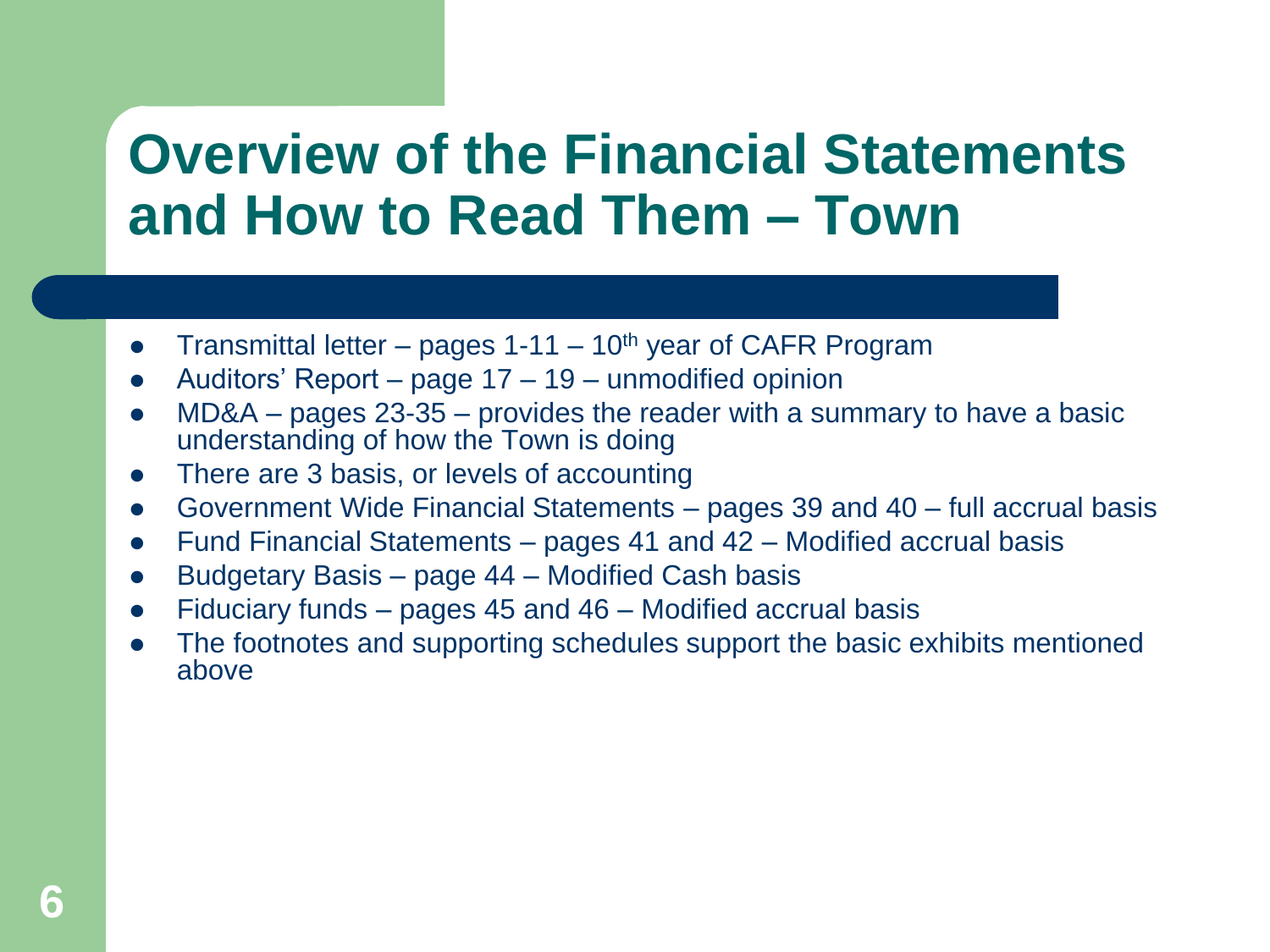### **Town - What is new in the current year?**

- GASB No. 68 Pension accounting required full accrual in the government-wide financial statements for pension liabilities and required more disclosures. Effective June 30, 2015.
- Town's net pension liability (includes the School Department) - \$2,688,554
- State's obligation of net pension liability related to the Town's school teachers \$19,539,727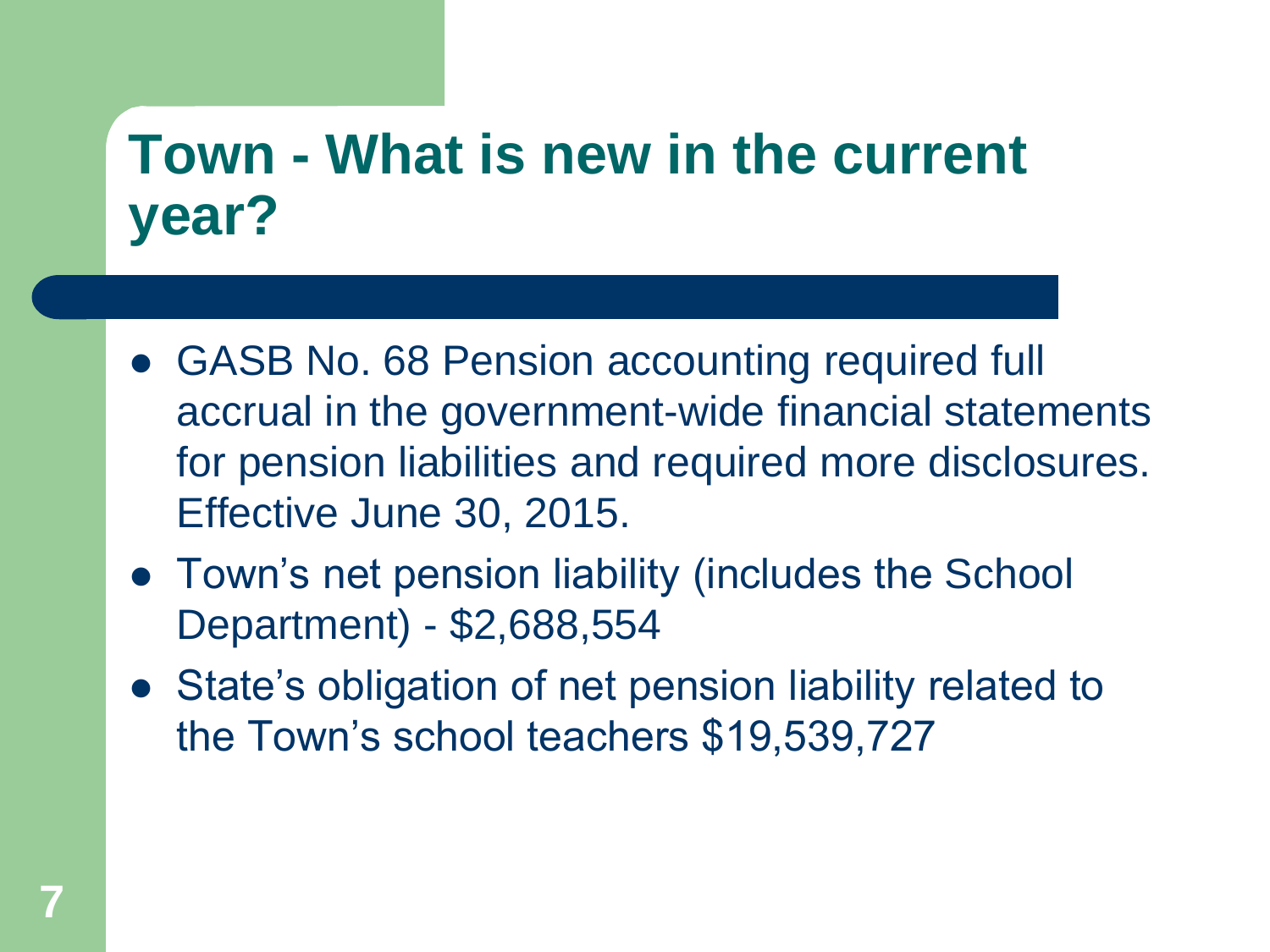### **Town - What is new in future years?**

- GASB No. 75 Effective June 30, 2018 requires full accrual in the government-wide financial statements for the Other Post-Employment Benefits Liability (OPEB).
- Impact is approximately another \$1million liability.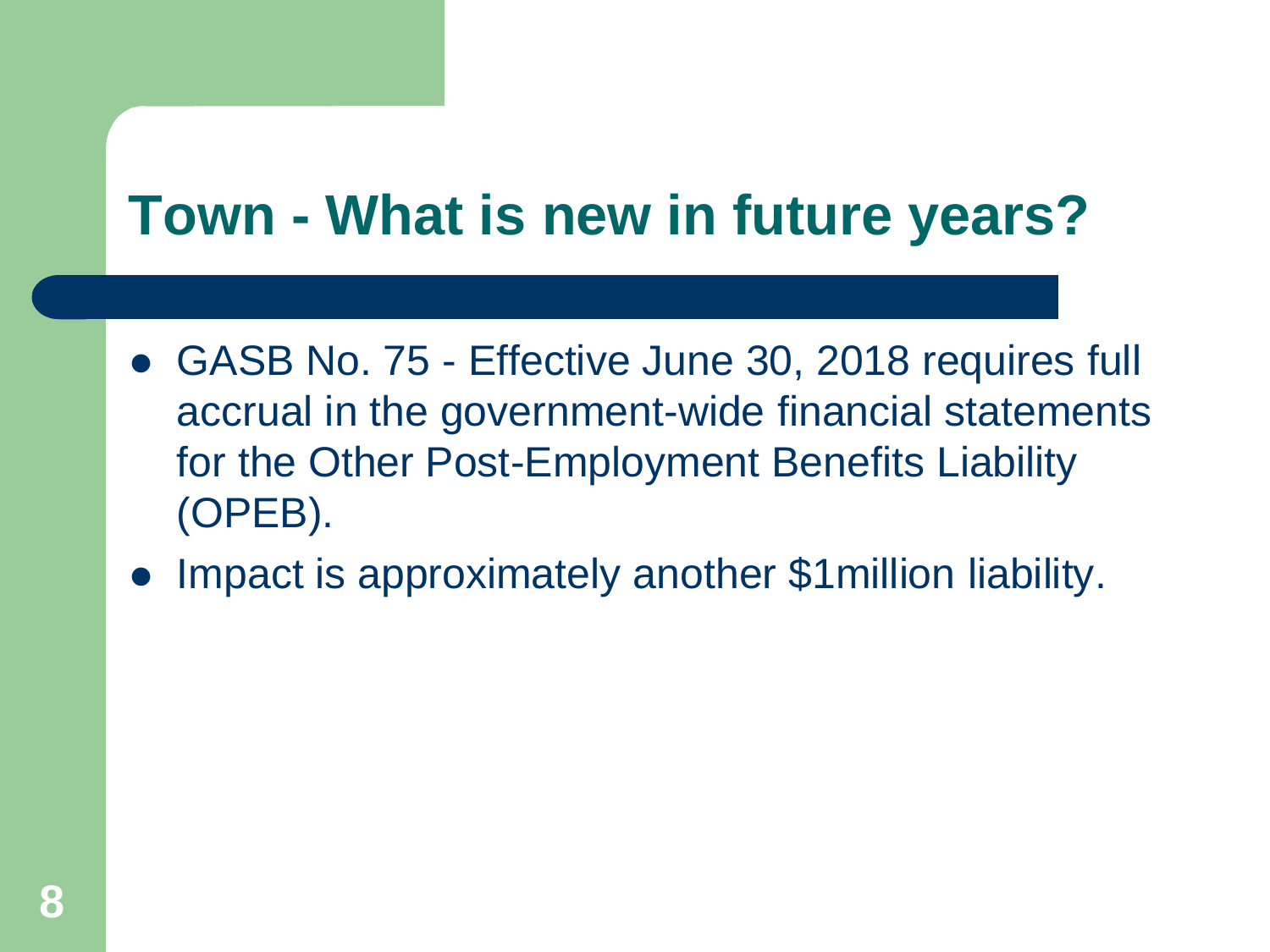#### **Town of Scarborough Total General Fund, fund balance– Past 3 Years**

**Fund Balance**

0 2,000,000 4,000,000 6,000,000 8,000,000 10,000,000 12,000,000 14,000,000 2013 2014 2015 ■ Fund Balance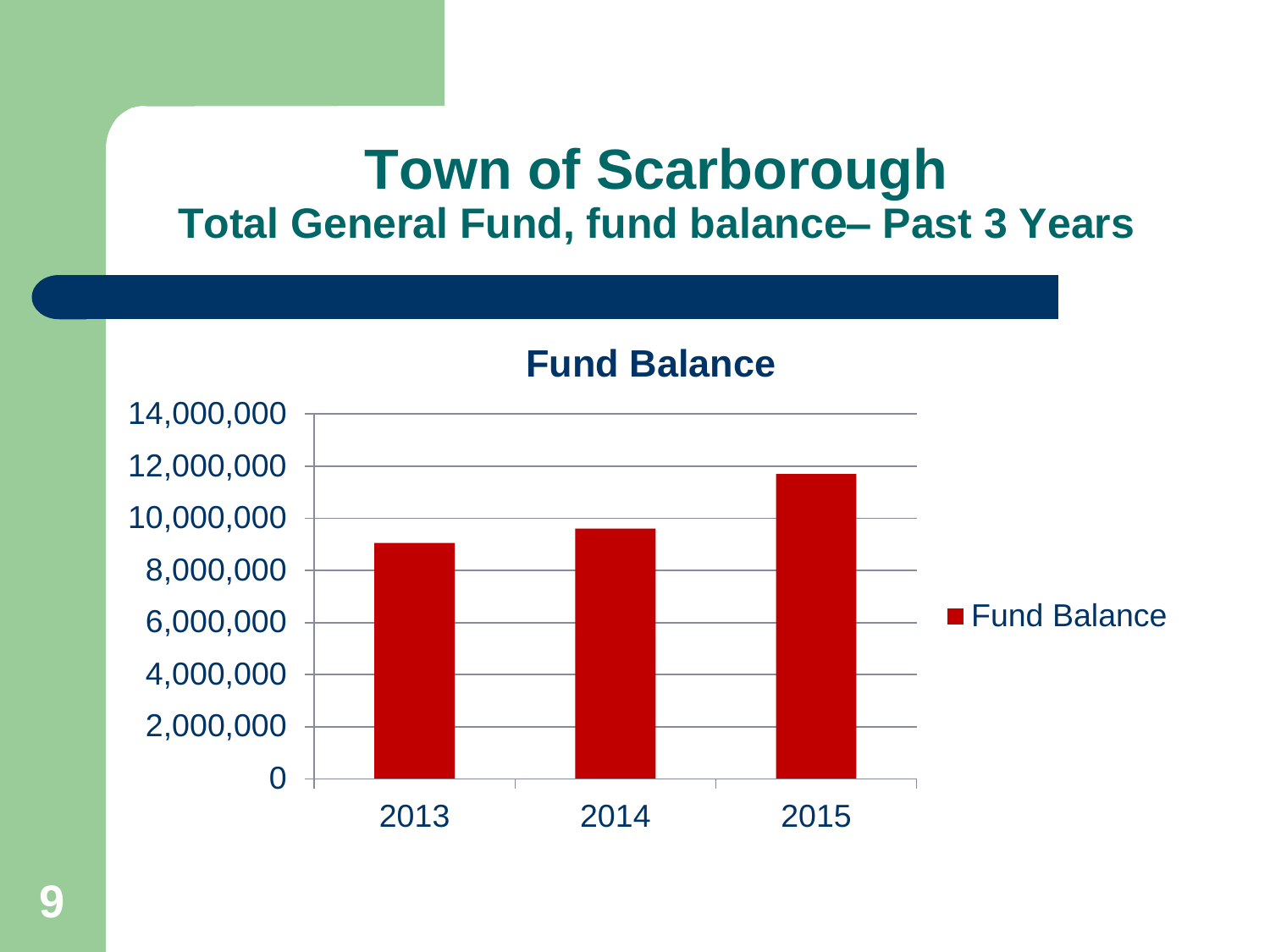#### **Town of Scarborough Major Revenue Source Trend – Past 3 Years**

**Property taxes**

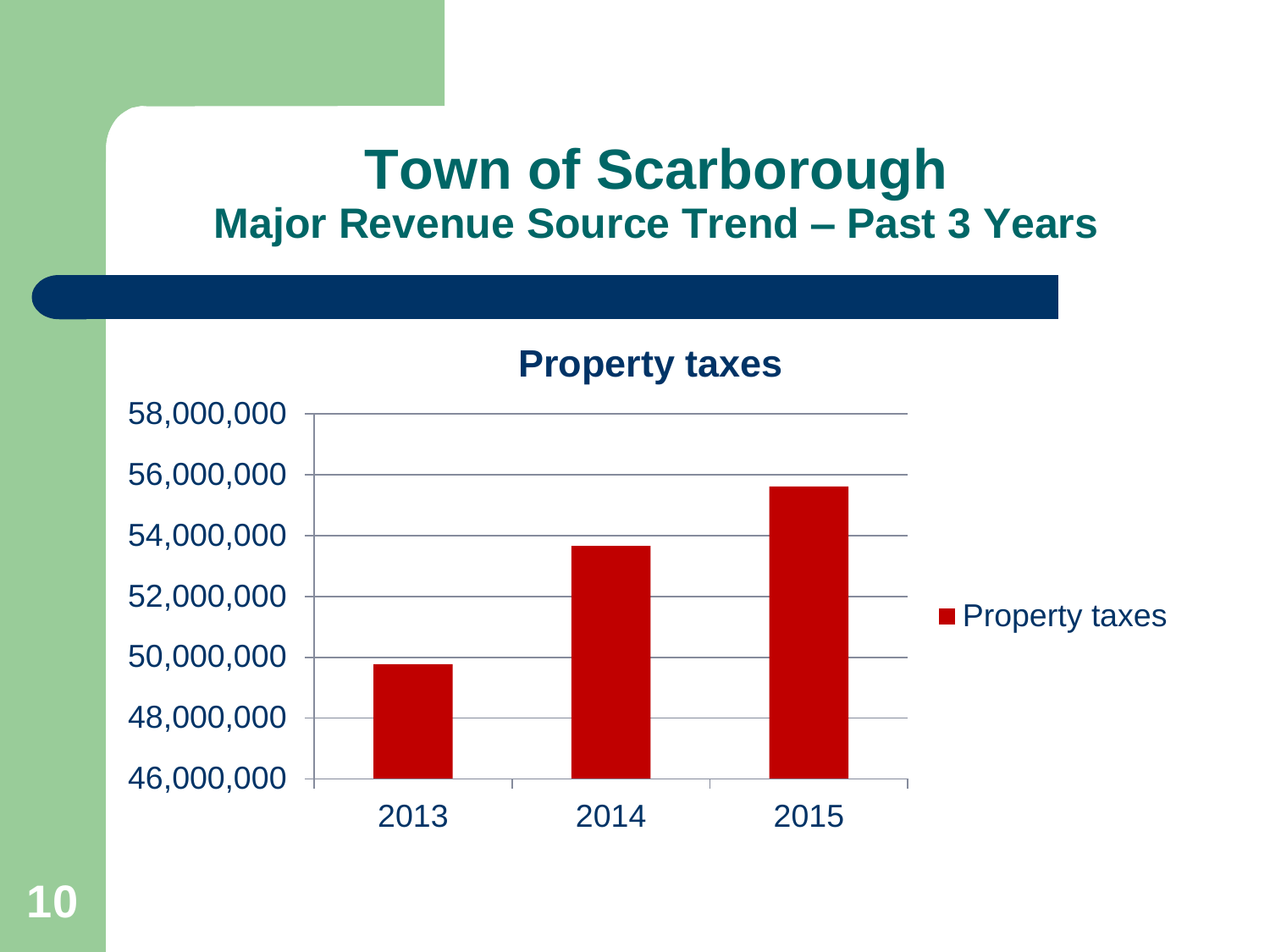#### **Town of Scarborough Major Revenue Source Trend – Past 3 Years**

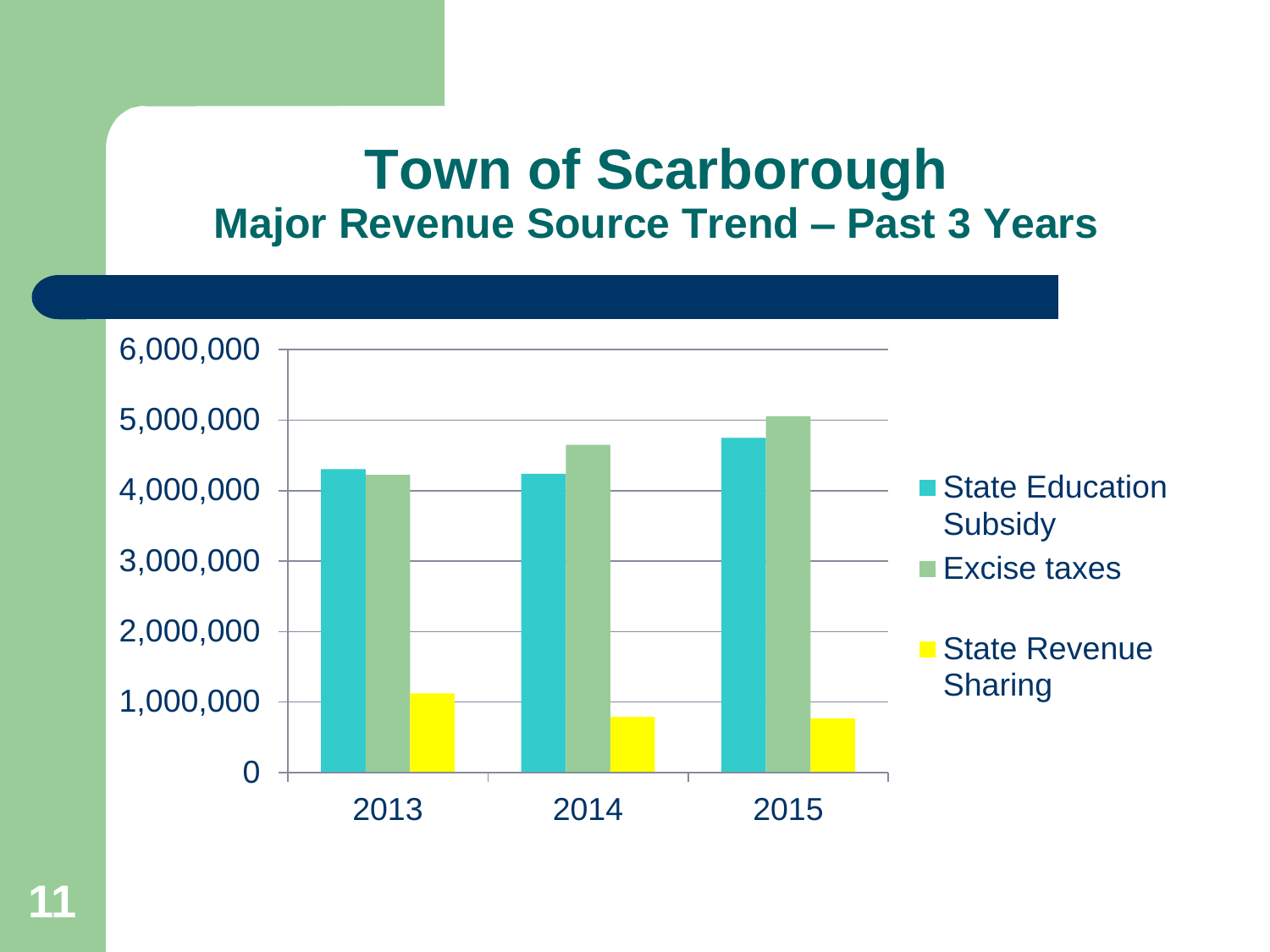#### **Town of Scarborough Major Expenditure Trend – Past 3 Years**

**Education**



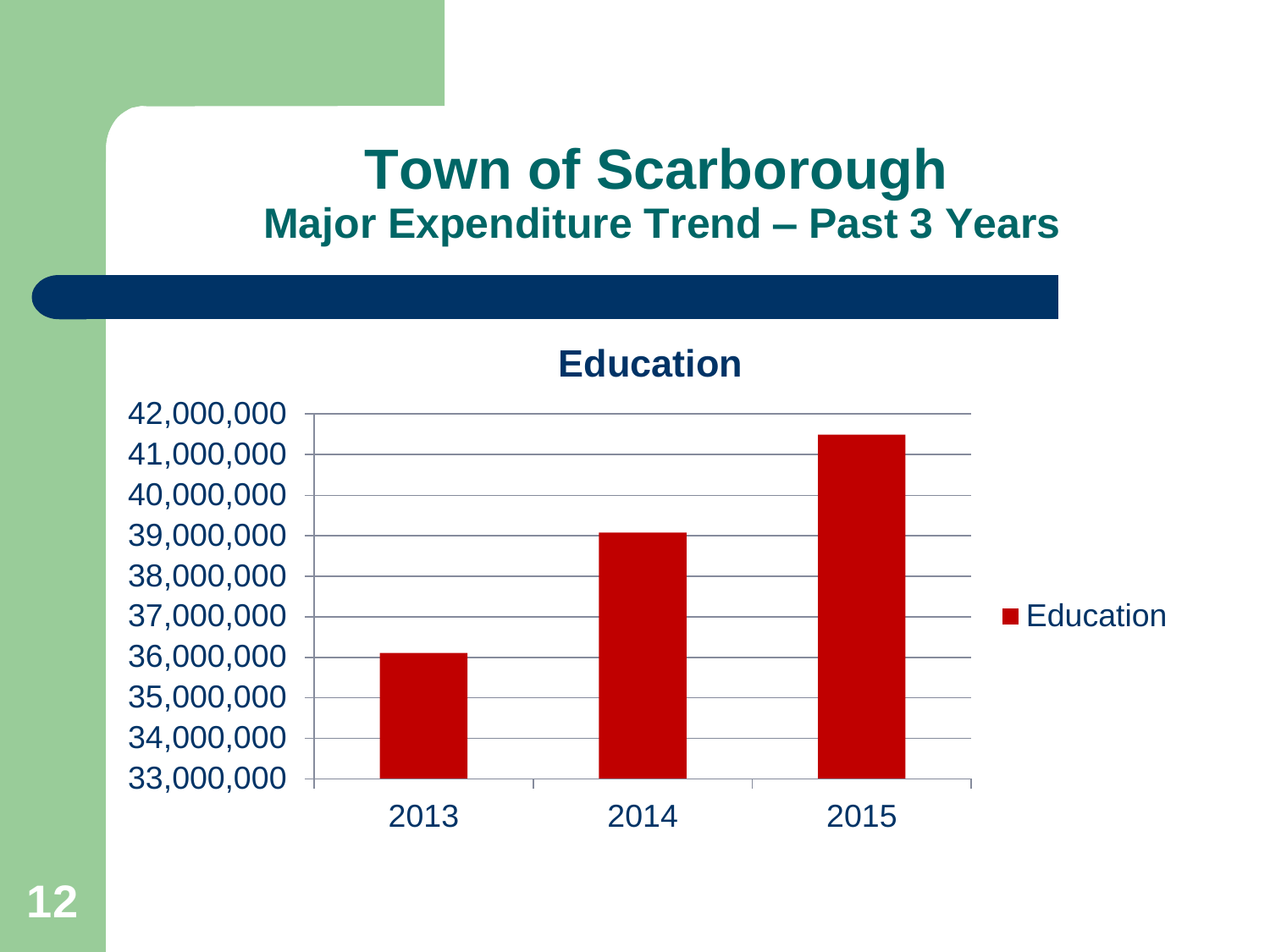#### **Town of Scarborough Major Expenditure Trend – Past 3 Years**

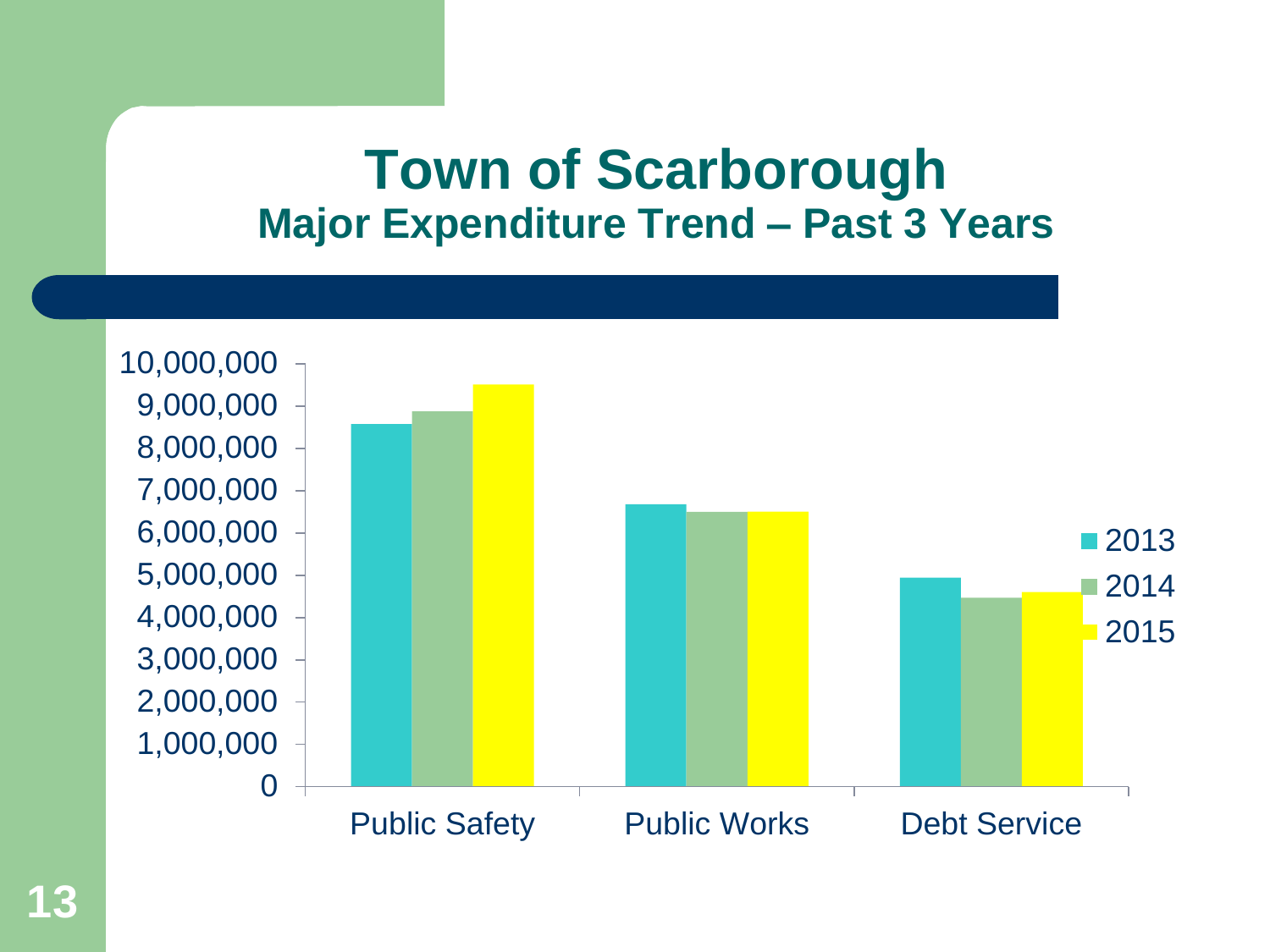#### **Overview of the Financial Statements and How to Read Them – School Department**

- Auditors' Report page 1-2 unmodified opinion, exclusion of the MD&A is not a qualification of our report
- There are 2 basis, or levels of accounting (not 3)
	- Why? Because the School Department is not a legally separate entity – it does not own the capital assets, and the debt is in the Town's name .
- Fund Financial Statements pages 3 and 4 Modified accrual basis
- Budgetary Basis page 5 Modified Cash basis
- Fiduciary funds pages 6 and 7 Modified accrual basis
- The footnotes and supporting schedules support the basic exhibits mentioned above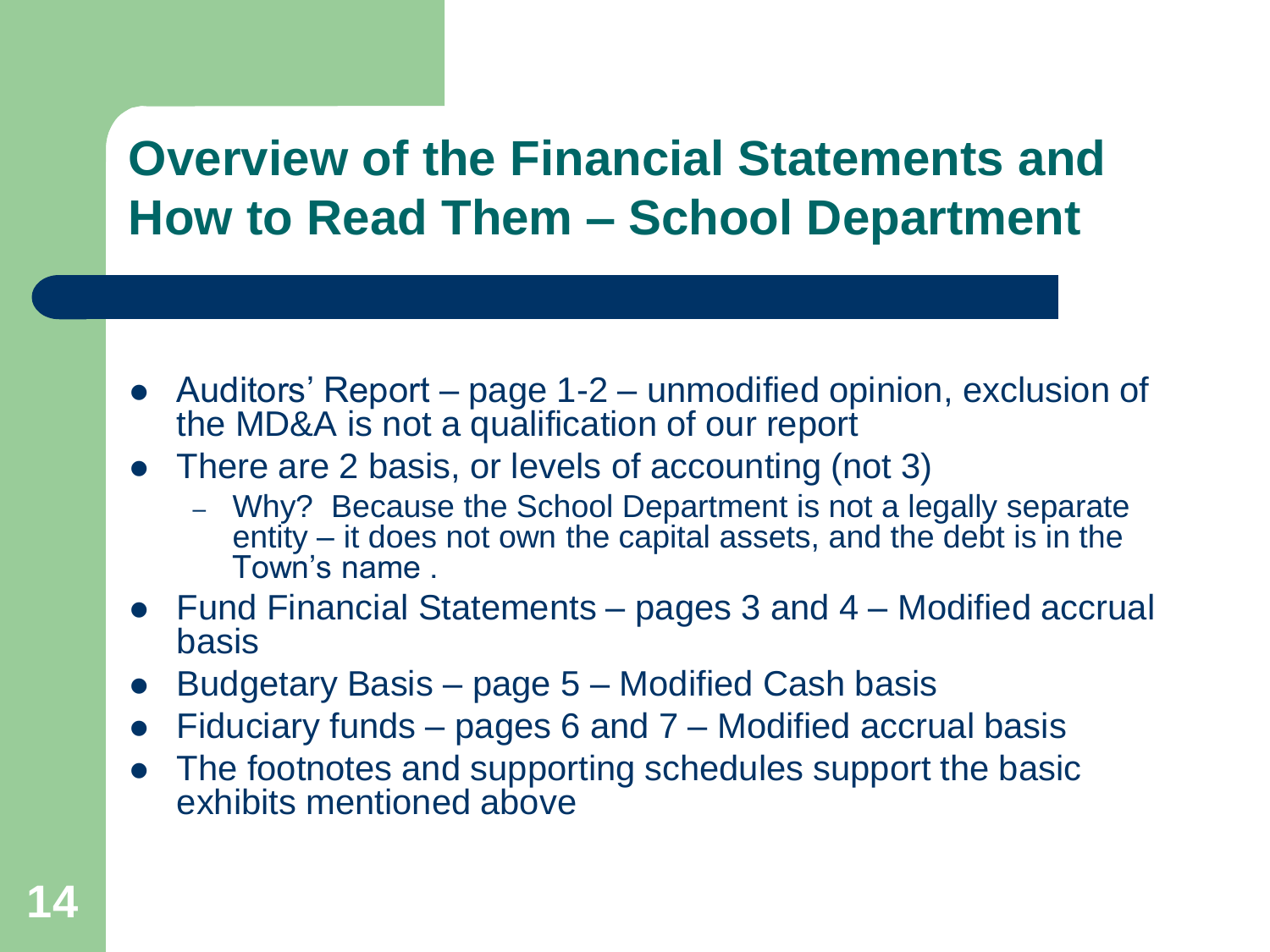#### **Scarborough School Dept. Budgetary Basis Fund Balance – Last 3 Years**

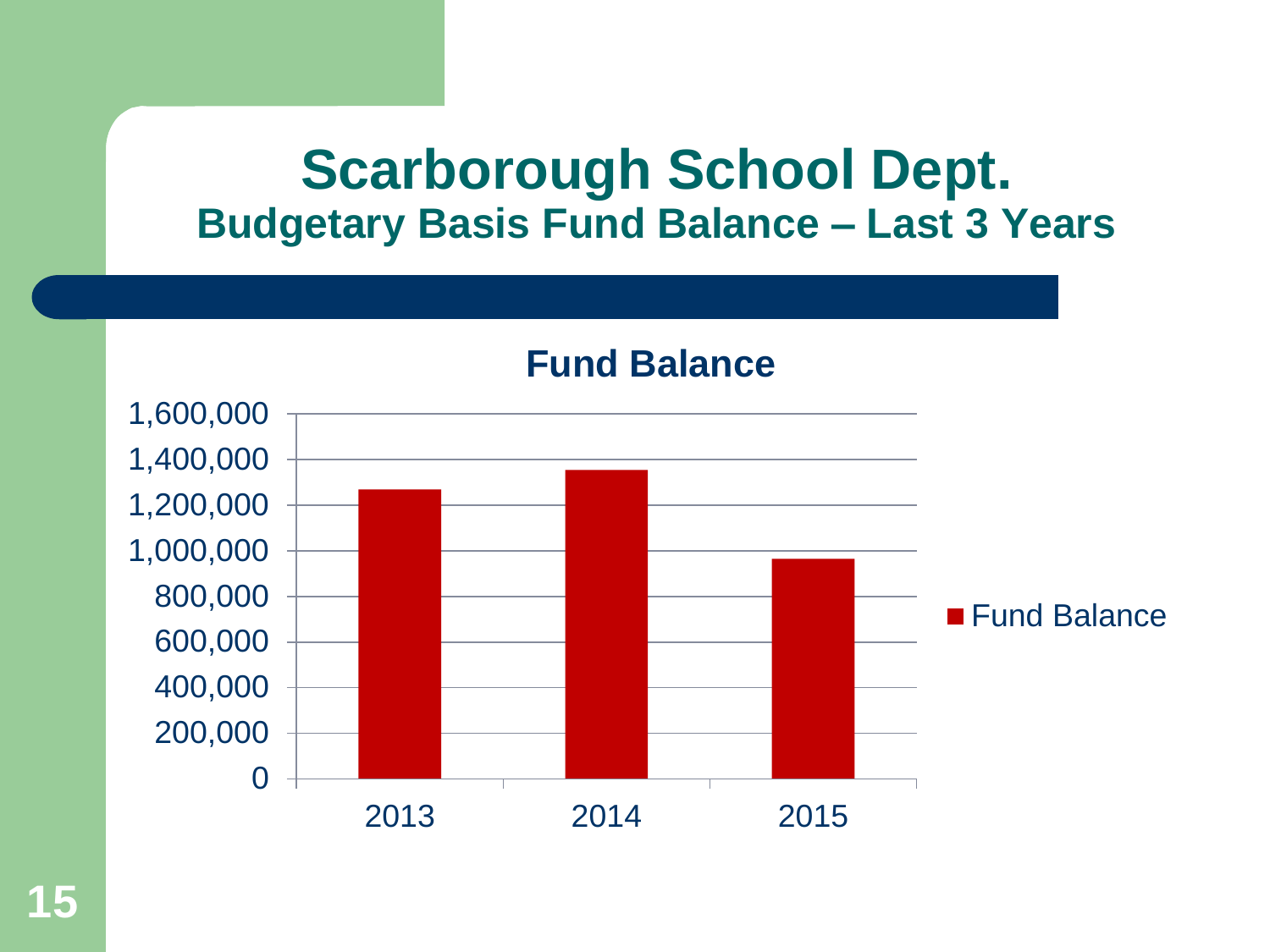#### **Scarborough School Dept. Major Expenditure Trend – Past 3 Years**